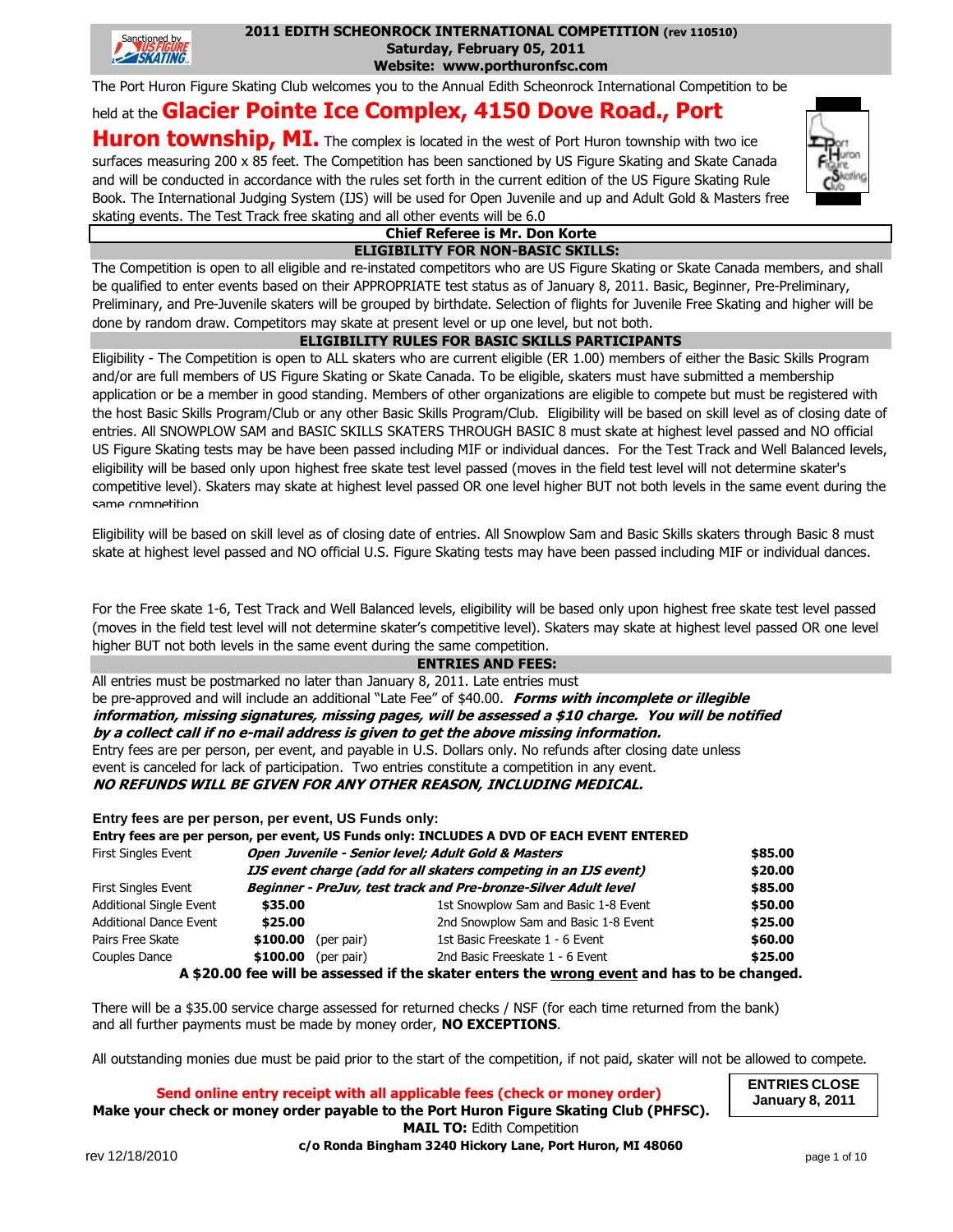**Basic Compulsory & Freeskate** (Snowplow Sam (Tots), Basic 1 - 8, Freeskate 1 - 6),

**Compulsory** (Limited Beginner - Pre-Juvenile), **Short Program** (Open Juvenile - Senior),

**Free Skating** (Limited Beginner - Senior), **Adult Free Skating** (Pre-Bronze-Masters),

**Pairs Free Skating** (Preliminary - Junior), **Spins** (Pre-Preliminary - Senior),

**Artistic Showcase** (Beginner - Adult), **Solo Dance** (Preliminary - International)

**Couples Dance** (Preliminary - Novice)

Open - Juvenile through Senior Free Skating events will skate an initial and championship round if number of entries warrant (all other events, including test track fs, the initial round is their final round). The number of skaters advancing to the championship rounds will be determined after the closing of entries. Medals will be awarded for first, second, third, and fourth places in the initial and Championship rounds. A trophy will be rewarded to the Championship round winner. Ribbons will be awarded through 6th place in the initial and Championship rounds. Award presentation will be immediately in 30 minute intervals following the flight results.

#### **PRACTICE ICE: Online registration**

Practice will be available to competitors beginning on Friday, February 4, 2011, at a fee of \$12.00 per 20 minute session. Contact Carolyn Holley at **cholley@ameritech.net** for practice ice registration details. Watch our link at www.sk8stuff.com for the posting of practice times once we post the competition schedule.

Music will not be played during practice ice. **DO NOT SEND PRACTICE ICE MONEY WITH ENTRY FEES.**

Registration for Ice will be first come first serve.

#### **REGISTRATION:**

The registration desk will be located in the lobby of the Arena, and will be open one hour prior to the start of the competition each day. Skaters must check in at least one hour prior to their first event. CD's will only be accepted (clearly marked with competitor's name on it) must be left at the registration desk at the time of check-in. All Competitors must have an additional CD's available as back-up during their event at the rink side. Music will be ready for pick up following the event skated. **The coach with the most registered events will receive a \$50.00 prize.**

#### **SCHEDULE OF EVENTS:**

A proposed schedule of events at www.sk8stuff.com. All times are approximate, so please plan to arrive in time for your event. Posting of schedule changes and announcements at the registration desk shall constitute sufficient official notice of any changes.

#### **ACCOMMODATIONS:**

All events will be held at the Glacier Pointe Arena in Port Huron, MI. The facility has locker rooms, concession area, restaurants, and shopping within walking distance and ample lighted parking.

**VIDEO:** 

Videotaping will be provided by **Ledin Video: http://www.ledinvideo.com/home/index.asp** As a thank you for being a part of our 2011 competition we are providing you a DVD of the full flight for each event or which you are registered. This service is provided by the Port Huron Figure Skating Club and Ledin to all of our skaters for participating in our competition. Be advised that the DVD will not be mailed. Please pick up the DVD following the posting of results for each event.

| LODGING FOR THE 2011 EDITH SCHEONROCK INTERNATIONAL COMPETITION (there is no host hotel) |                                            |                                 |                   |                       |                |                           |
|------------------------------------------------------------------------------------------|--------------------------------------------|---------------------------------|-------------------|-----------------------|----------------|---------------------------|
| <b>Amerihost Inn</b>                                                                     |                                            | <b>Fairfield Inn by Marriot</b> |                   | <b>St. Clair Inn</b>  |                | <b>Super 8 Motel</b>      |
| 1611 North Range Rd.                                                                     |                                            | 1635 Yeager St.                 |                   | 500 N. Riverside Ave. |                | 1484 Gratiot Blvd.        |
| Port Huron, MI 48060                                                                     |                                            | Port Huron, MI 48060            |                   | St. Clair, MI 48079   |                | Marysville, MI 48040      |
| $(810)$ 364-8000                                                                         |                                            | (810) 982-4109                  |                   | (810) 329-2222        |                | $(810)$ 364-7500          |
| <b>Comfort Inn</b>                                                                       |                                            | Hampton Inn                     |                   | <b>Best Western</b>   |                | Thomas Edison Inn         |
| 1700 Yeager St.                                                                          |                                            | 1655 Yeager St.                 |                   | 2282 Water St.        |                | 500 Thomas Edison Parkway |
| Port Huron, MI 48060                                                                     |                                            | Port Huron, MI 48060            |                   | Port Huron, MI 48060  |                | Port Huron, MI 48060      |
| $(810)$ 982-5500                                                                         |                                            | $(810)$ 966-9000                |                   | $(810)$ 987-1600      |                | $(810)$ 984-8000          |
| <b>Bed and Breakfast Accommodations:</b>                                                 |                                            |                                 |                   |                       |                |                           |
| <b>The Davidson House</b>                                                                |                                            |                                 | Hill Estate       |                       |                | The Sage House            |
| 1707 Military St.                                                                        |                                            |                                 | 602 Lakeview Ave. |                       | 829 Prospect   |                           |
| Port Huron, MI 48060                                                                     |                                            |                                 |                   | Port Huron, MI 48060  |                | Port Huron, MI 48060      |
| (810) 987-3922                                                                           |                                            |                                 | (810) 982-8187    |                       | (810) 984-2015 |                           |
| For further information:                                                                 |                                            |                                 |                   |                       |                |                           |
| <b>Ronda Bingham</b>                                                                     | Phone:                                     | (810) 987-4888                  | or                | <b>Linda Dewey</b>    | Phone:         | (810)982-3841             |
|                                                                                          | rbingham@ameritech.net<br>covdew@yahoo.com |                                 |                   |                       |                |                           |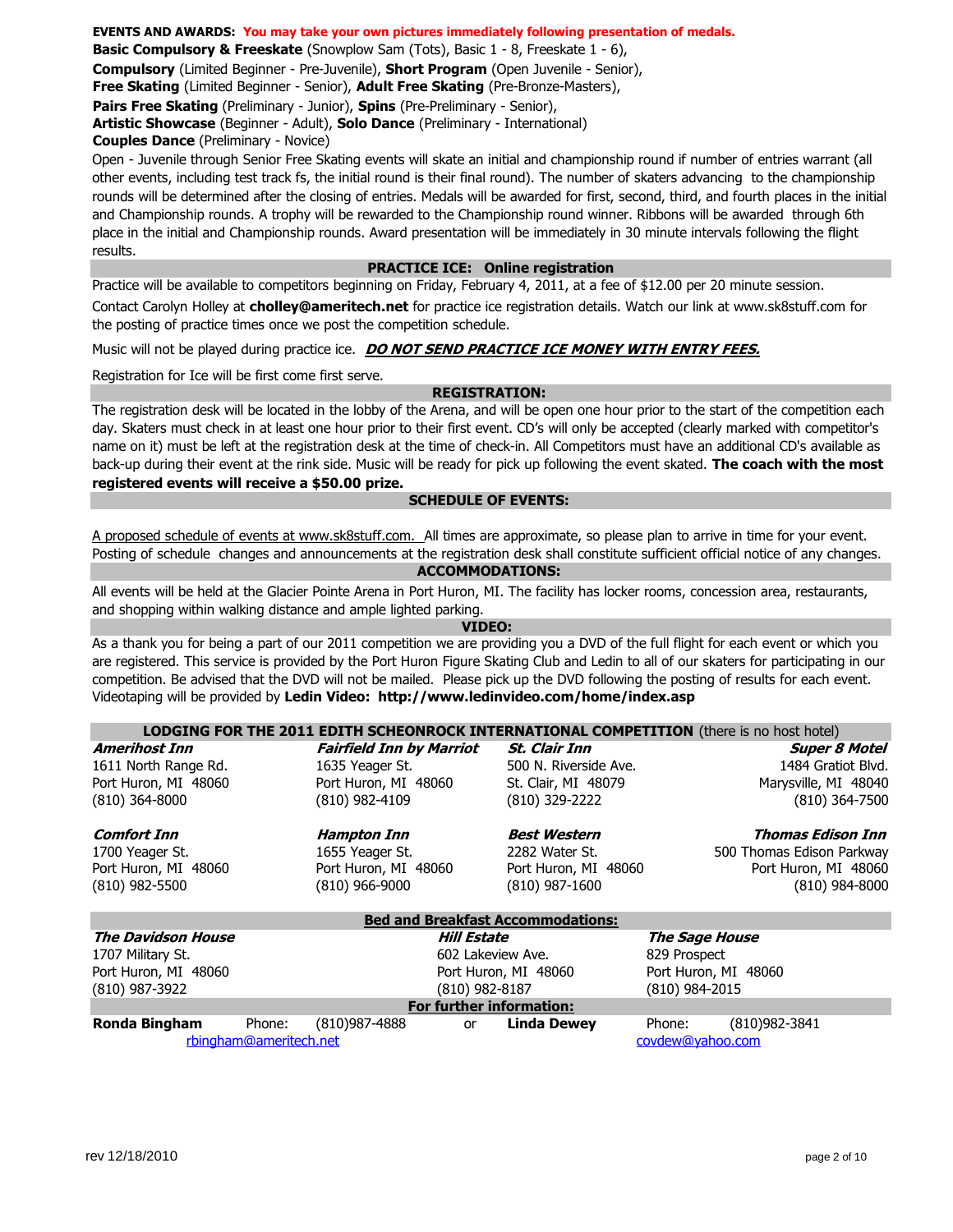

#### **Saturday, February 05, 2011 2011 EDITH SCHEONROCK INTERNATIONAL COMPETITION (rev 110510) Website: www.porthuronfsc.com SINGLE FREE SKATING**

#### **COMPETITION EVENTS AND ELIGIBILITY:**

Skaters may compete at their present free skating test level or one level higher, but not both. **Note: Boys and girls may compete together at low beginner, high beginner, and pre-preliminary.** Program requirements not specified below are defined in rules 3630-3820.

| <b>High Beginner</b>  | 1½ minutes +/-10. May NOT HAVE passed their Pre-Preliminary free skating test.<br>2 Different Solo spins (no flying spin) (min 3 revs). Max: 5 jump elements. 1/2 rev jumps, salchows,<br>half-loops, toe-loops, and loops allowed in the program. Combination jumps and jump sequences<br>are allowed. Connecting moves and steps should be included throughout the program. |
|-----------------------|-------------------------------------------------------------------------------------------------------------------------------------------------------------------------------------------------------------------------------------------------------------------------------------------------------------------------------------------------------------------------------|
| <b>PrePreliminary</b> | 1½ minutes +/- 10. Open to skaters who HAVE NOT passed the Preliminary free skating test.<br>Max: 2 spins and 5 jump elements. Single jumps including axels allowed; no double jumps. Other req.                                                                                                                                                                              |
| <b>Preliminary</b>    | 1½ minutes +/- 10. Open to skaters who have passed the Preliminary free skating test; no higher.<br>Max: 2 spins & 5 jump elements. Jump and spin requirements: see 3701.                                                                                                                                                                                                     |
| <b>PreJuvenile</b>    | 2 minutes +/- 10. Open to skaters who have passed the PreJuvenile free skating test,<br>or Skate Canada Preliminary FS; no higher.<br>3 spin & 5 jump elements. Jump and Spin requirements: see 3691.                                                                                                                                                                         |
| Open Juvenile - IJS   | 2¼ minutes +/- 10. Open to skaters who have reached the age of 13 as of closing date.<br>and who have passed the Juvenile free skating test or Skate Canada Jr. Bronze FS; no higher.<br>Max: 3 spins & 5 jump elements. Other req. see 3681                                                                                                                                  |
| Juvenile - IJS        | 2¼ minutes +/-10. Open to skaters who have not reached the age of 13 as of closing date.<br>and who have passed the Juvenile free skating test or Skate Canada Jr. Bronze FS; no higher.<br>Max: 3 spins & 5 jump elements. Other req. see 3681                                                                                                                               |
| Intermediate - IJS    | 21/2 minutes +/- 10. Open to skaters who have passed the Intermedate free skating test, or<br>Skate Canada equivalent FS; no higher. Max: 3 spins and 6 jump elements. Other req. see 3672                                                                                                                                                                                    |
| Novice - IJS          | 3 min +/- 10 Ladies. 3½ min +/- 10 Men. Open to skaters who have passed the Novice free<br>skating test or Skate Canada equivalent FS; no higher.<br>Max: Ladies 6 jumping element; Men 7 jumping elements. Other req. see 3663                                                                                                                                               |
| Junior - IJS          | 3½ min +/- 10 Ladies. 4 min +/- 10 Men. Open to skaters who have passed the Junior free skating<br>test or Skate Canada equivalent FS; no higher. Max: 3 spins & 7 jump elements for ladies (men-8)<br>Other req. see 3653                                                                                                                                                    |
| Senior - IJS          | 4 min +/- 10 Ladies. 4½ min+/-10 Men. Open to skaters who have passed the Senior free skating<br>test or Skate Canada equivalent FS. Max: 3 spins & 7 Jump elements for ladies (men-8)<br>Other req. see 3643                                                                                                                                                                 |

rating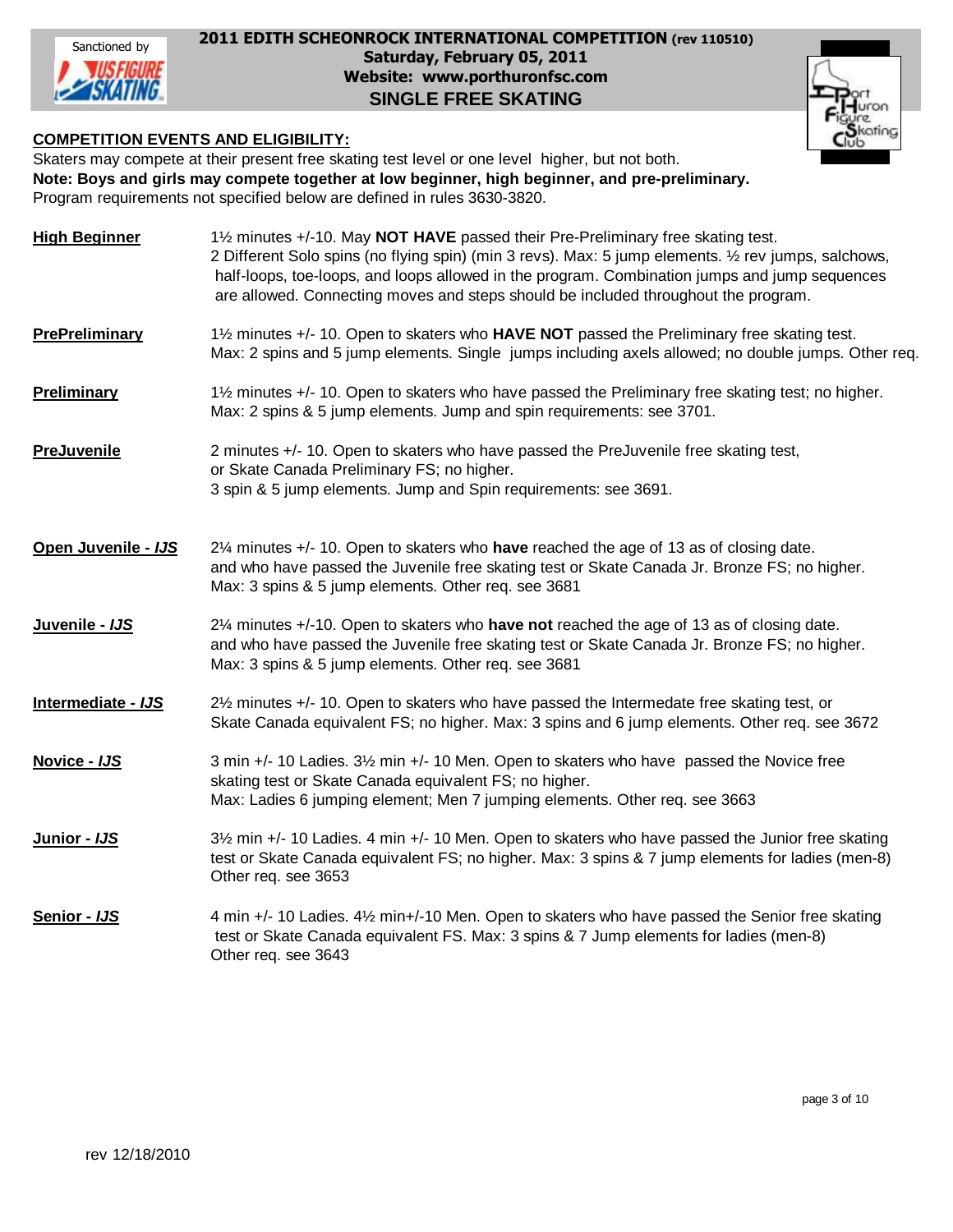# **SPINS ONLY EVENT (no music)**

Skaters will design a Compulsory Spin Program based on current test level or one level higher. All elements must be skated, **Note: Boys and girls may compete together.**

The presentation mark will include ice utilization, flow, quality of field elements and creativity. Two marks will be awarded, one for technical merit and the other for presentation of the elements. The technical merit mark will

#### **PRE - PRELIMINARY:**

1 minute maximum using 1/2 the ice surface. (3 revolution minimum).

- 1. One foot forward spin, foot position optional
- 2. Forward camel spin
- 3. Forward sit spin
- 4. Spiral

#### **PRELIMINARY:**

1 1/2 minutes maximum using 1/2 the ice surface. (4 revolution minimum)

- 1. Forward upright spin, no laybacks
- 2. Sit spin
- 3. Back scratch spin
- 4. Spiral, bauer, or spread eagle
- 5. Footwork sequence of any pattern

#### **PRE-JUVENILE/JUVENILE:**

1 1/2 minutes maximum using 1/2 the ice surface. (4 revolution minimum)

- 1. Camel spin
- 2. Combination spin with only one change of foot and one spin must be a sit spin
- 3. Layback or Attitude Spin (Ladies) or Sit Spin (Men)
- 4. Spiral, bauer, or spread eagle
- 5. Footwork sequence of any pattern

#### **INTERMEDIATE/NOVICE\*:**

2 minutes maximum using 1/2 the ice surface. (6 revolution minimum).

- 1. Flying spin
- 2. Layback or Attitude Spin (Ladies) or Camel Spin (Men)
- 3. Combination spin with all 3 positions and at least one change of foot (5 revolution minimum each foot)
- 4. Spiral, bauer, or spread eagle
- 5. Footwork sequence of any pattern

#### **JUNIOR/SENIOR\*:**

2 minutes maximum using 1/2 the ice surface. (6 revolution minimum).

- 1. Flying spin
- 2. Layback or Attitude Spin (Ladies) or Camel Spin (Men)
- 3. Combination spin with all 3 positions and at least one change of foot (6 revolution minimum each foot)
- 4. Spiral, bauer, or spread eagle
- 5. Footwork sequence of any pattern

#### *\* may be combined*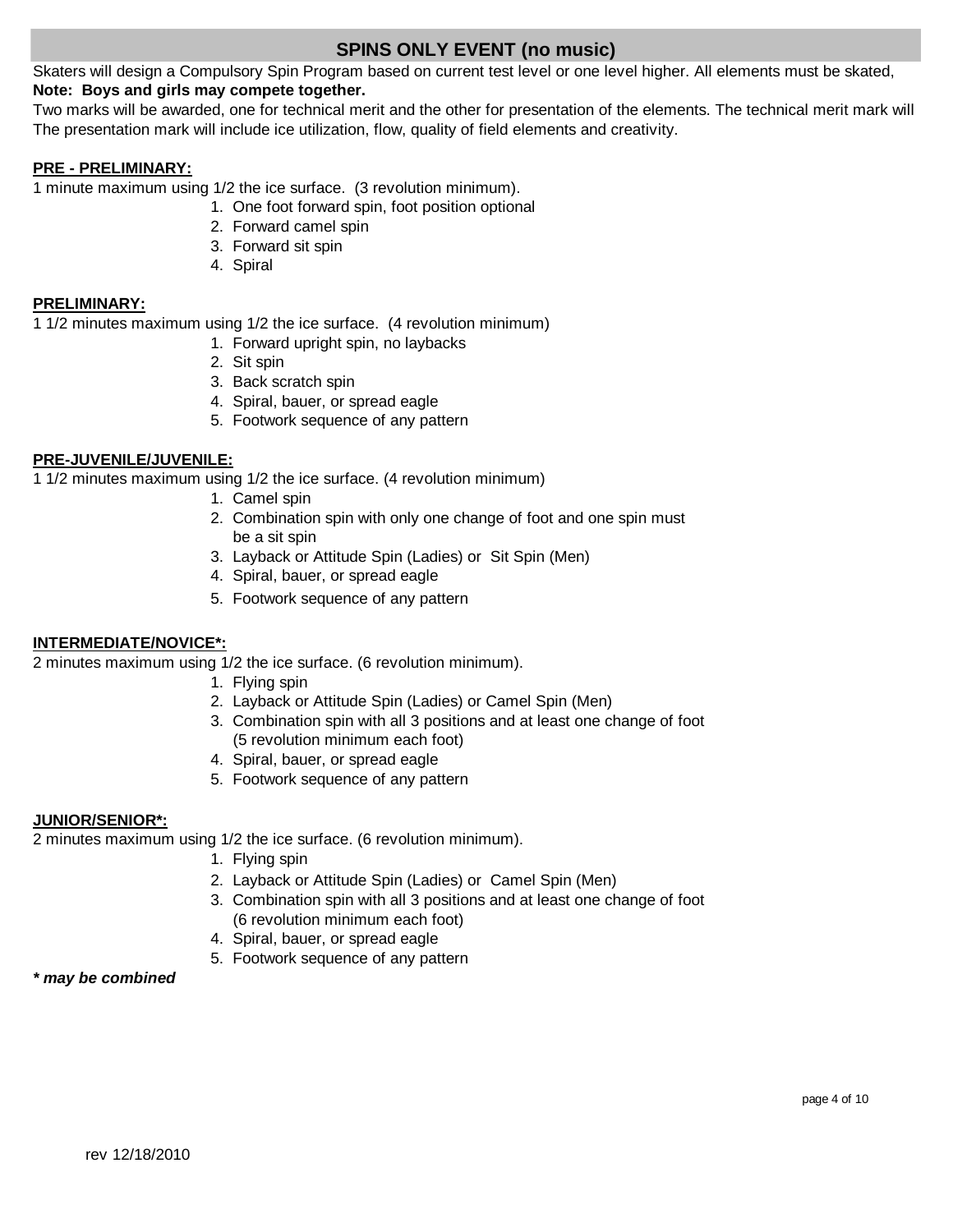## **COMPULSORY MOVES (no music)**

#### **Note: Requirements/restrictions are the same as listed under Singles.**

### **Note: Boys and girls may compete together.**

All events shall be skated without music, in a program using ½ ice surface. Skaters may not exceed the stated time limit. If a program exceeds the time limit, that portion of the program will not be judged. *All times listed are maximum.* Combination jumps are to have no change of foot or turns in between. Axels are considered a single jump. Additional jumps, spins, or footwork are not permitted. Failed maneuvers may not be re-skated. Elements must be skated as listed, but may be skated in any order.

| <b>Limited Beginner</b> | 1 minute or less<br>1. 1/2 revolution jump<br>2. Toe-loop<br>3. Two foot spin (minimum 3 revolutions)<br>4. Lunge                                                                                                                                                                                                                    |
|-------------------------|--------------------------------------------------------------------------------------------------------------------------------------------------------------------------------------------------------------------------------------------------------------------------------------------------------------------------------------|
| <b>Beginner</b>         | 1 minute or less<br>1. Waltz Jump<br>2. Salchow jump or toe loop<br>3. 1/2 Jump<br>4. Forward upright scratch spin (minimum 3 revolutions)<br>5. Forward spiral                                                                                                                                                                      |
| <b>PrePreliminary</b>   | 1 1/4 minute or less<br>1. Single jump (no axel, may not be repeated in combination)<br>2. Single-single jump combination (no axel)<br>3. Forward Sit spin (minimum 3 revolutions)<br>4. Forward outside edge spiral                                                                                                                 |
| Preliminary             | 1 1/2 minute or less<br>1. Single jump (may not be repeated in combination)<br>2. Single-single jump combination<br>3. One foot back spin (position optional, may not commence with a jump,<br>(minimum 3 revolutions)<br>4. Edge Spiral, spread eagle or Ina Bauer<br>5. Step sequence                                              |
| <b>PreJuvenile</b>      | 1 1/2 minute or less<br>1. Single or Double jump (may not be repeated)<br>2. Single-single jump combination (must include loop)<br>3. Solo spin (may not commence with a jump, minimum 4 revolutions)<br>4. Combination spin with one change of foot, no change of position<br>(may not commence with a jump, minimum 4 revolutions) |

5. Step sequence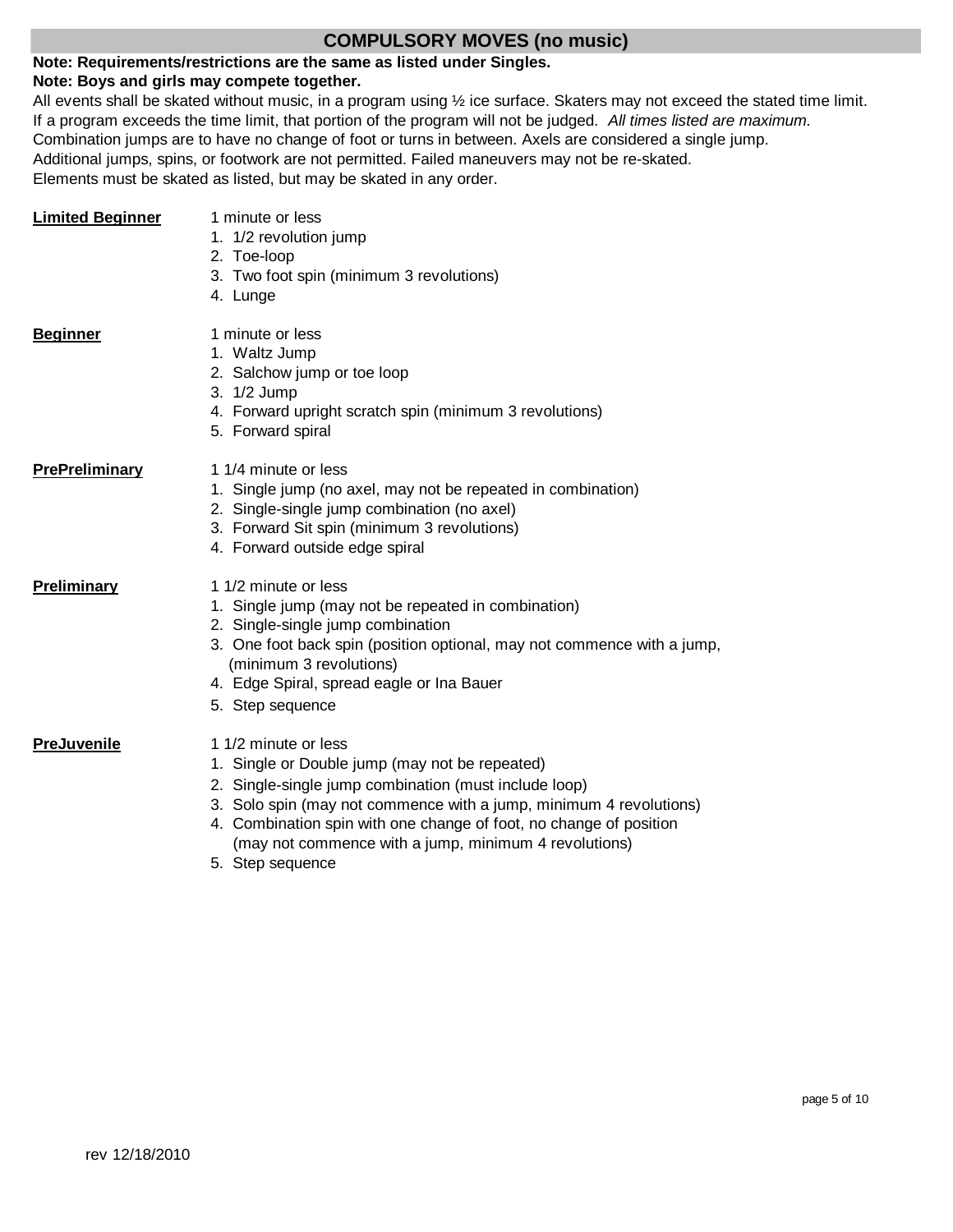|                    | Additional program requirements as defined in 3610 - 3621.                                                                                                                                                                                                                                                                                                                                                                                                                                                                                              |  |  |  |
|--------------------|---------------------------------------------------------------------------------------------------------------------------------------------------------------------------------------------------------------------------------------------------------------------------------------------------------------------------------------------------------------------------------------------------------------------------------------------------------------------------------------------------------------------------------------------------------|--|--|--|
|                    | All Short Programs will be skated with music on full ice.<br>Skaters may skate up one level, but may enter only one SP event.                                                                                                                                                                                                                                                                                                                                                                                                                           |  |  |  |
|                    |                                                                                                                                                                                                                                                                                                                                                                                                                                                                                                                                                         |  |  |  |
| Open Juvenile -IJS | 2 minutes maximum. Open to skaters who have reached the age of 13 by Closing date.<br>and who have passed the Juvenile free skating test and no higher.                                                                                                                                                                                                                                                                                                                                                                                                 |  |  |  |
|                    | <b>Required Elements:</b><br>1. Jump combination consisting of two single jumps or one double jump and one single jump.<br>2. Axel (May not repeat in Combination.)<br>3. Solo Jump - single jump, double toe-loop jump or double Salchow jump (may not be repeated.)<br>4. Solo Spin - minimum 4 revolutions in position, may not be commenced with a jump.<br>5. Combination Spin with only one change of foot and at least one change of position<br>(minimum 4 revolutions each foot).<br>6. Step sequence (straight line, circular, or serpentine) |  |  |  |
| Juvenile - IJS     | 2 minutes or less. Open to skaters whohave not reached the age of 13 by closing date.<br>and who have passed the Juvenile free skating test and no higher.                                                                                                                                                                                                                                                                                                                                                                                              |  |  |  |
|                    | <b>Required Elements:</b><br>1. Jump combination consisting of 1 double and 1 single jump or 2 double jumps.<br>2. Axel (May not repeat in Combination.)<br>3. Double jump (May not repeat in combination.)<br>4. Solo Spin- minimum 4 revolutions in positon (may not be commenced with a jump).<br>5. Combination Spin with only one change of foot and at least one change of position<br>(minimum 4 revolutions each foot).<br>6. Step sequence (straight line, circular, or serpentine)                                                            |  |  |  |
| Intermediate - IJS | 2 minutes. Must have passed the Intermediate free skating test and no higher.<br>As stated by the current US Figure Skating Rulebook. (3671).<br><b>Required elements:</b>                                                                                                                                                                                                                                                                                                                                                                              |  |  |  |
| Novice - IJS       | 2 minutes 30 seconds. Must have passed the Novice free skating test and no higher.<br><b>Required elements:</b><br>As stated by the current US Figure Skating Rulebook. (3661, 3662)                                                                                                                                                                                                                                                                                                                                                                    |  |  |  |
| Junior - IJS       | 2 minutes 50 seconds. Must have passed the Junior free skating test and no higher.                                                                                                                                                                                                                                                                                                                                                                                                                                                                      |  |  |  |
|                    | <b>Required elements:</b><br>As stated in the current US Figure Skating Rulebook for 2010-2011, Group C                                                                                                                                                                                                                                                                                                                                                                                                                                                 |  |  |  |
| Senior - IJS       | 2 minutes 50 seconds. Must have passed the Senior free skating test and no higher.<br>As stated by the current US Figure Skating Rulebook. (3641, 3642).<br><b>Required elements:</b>                                                                                                                                                                                                                                                                                                                                                                   |  |  |  |

**SHORT PROGRAM (with music)**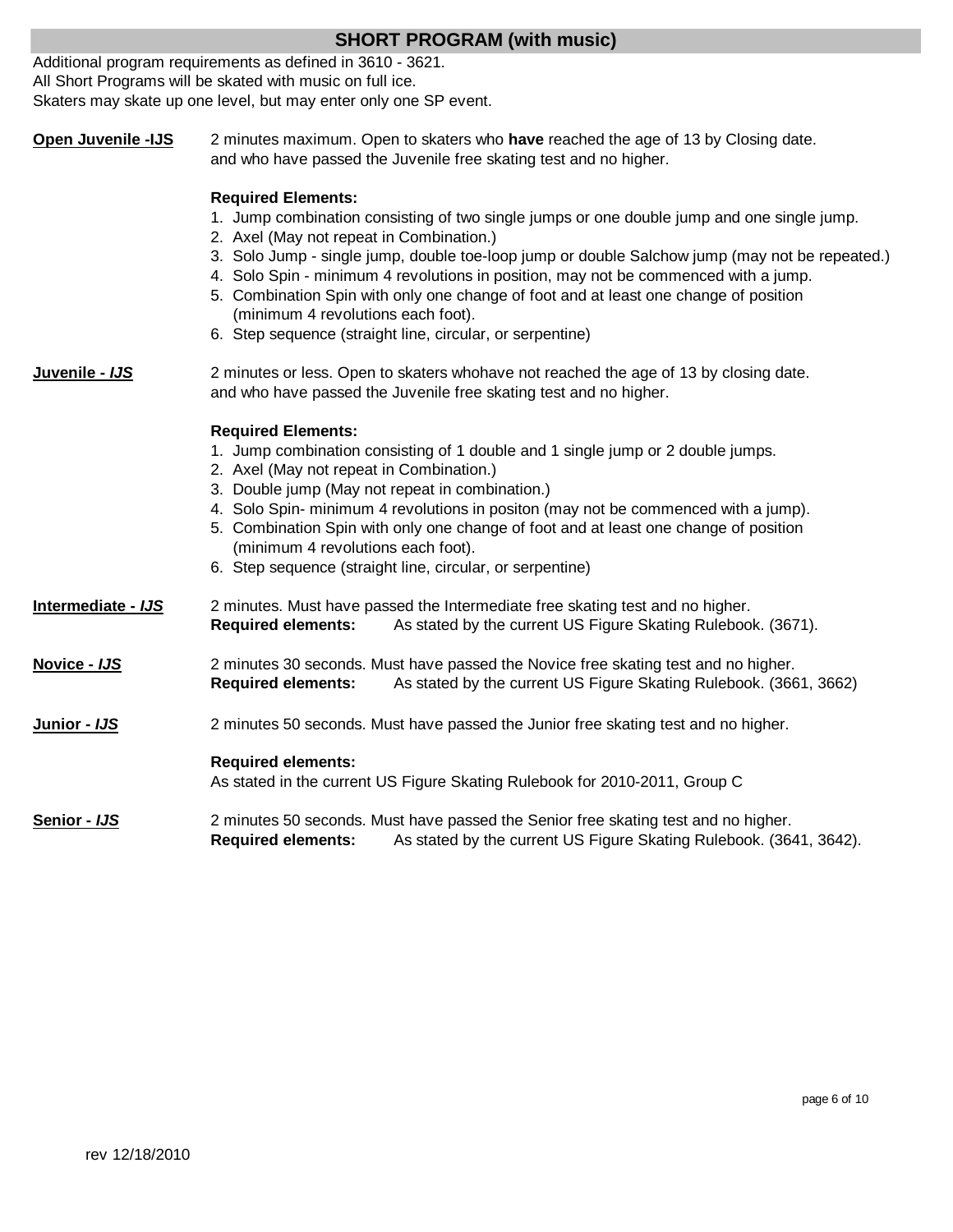|                      | Solo Dance is open to both Ladies and Men. Ladies and Men may compete together. Skaters may skate any dances at their                                         |  |
|----------------------|---------------------------------------------------------------------------------------------------------------------------------------------------------------|--|
| <b>Preliminary</b>   | Dutch Waltz, Canasta Tango and Rhythm Blues                                                                                                                   |  |
| <b>PreBronze</b>     | Cha Cha, Fiesta Tango, and Swing Dance                                                                                                                        |  |
| <b>Bronze</b>        | Willow Waltz, Ten-Fox and Hickory Hoedown                                                                                                                     |  |
| <b>PreSilver</b>     | 14-Step, European Waltz and Fox Trot                                                                                                                          |  |
| <u>Silver</u>        | Rocker Foxtrot, Tango and American Waltz                                                                                                                      |  |
| <b>PreGold</b>       | Blues, Starlight Waltz, Paso Doble and Killian                                                                                                                |  |
| <u>Gold</u>          | Argentine Tango, Westminster Waltz, Viennese Waltz and Quickstep                                                                                              |  |
| <b>International</b> | Cha Cha Congelado, Rhumba and Silver Samba                                                                                                                    |  |
|                      | <b>COUPLES DANCE</b>                                                                                                                                          |  |
|                      | Skaters may compete two levels of dance. Final dance will break a tie.                                                                                        |  |
| <b>Preliminary</b>   | For beginning couple dancers.<br>Dances: Dutch Waltz and Canasta Tango                                                                                        |  |
| <b>PreJuvenile</b>   | Both partners must have passed two Preliminary Dance Tests but no higher than the<br>Pre-Bronze Dance Test.<br>Dances: Fiesta Tango, Cha Cha and Rhythm Blues |  |
| <u>Juvenile</u>      | Both partners must have passed the Preliminary Dance Test.<br>Dances: Swing Dance, Fourteenstep                                                               |  |
| Intermediate         | Both partners must have passed the Bronze Dance Test.<br>Dances: Fourteen Step, American Waltz.                                                               |  |
| <b>Novice</b>        | Both partners must have passed at least one Silver Dance Test.<br>Dances: Tango, Kilian                                                                       |  |

**SOLO DANCE**

# **ARTISTIC SHOWCASE**

Open themes for each level. Skaters will provide their own music. Vocal music is allowed. A certain amount of jumping

| Group 1: Beginner:                      | 1:40 minutes max  |
|-----------------------------------------|-------------------|
| Group 2: Pre-Preliminary / Preliminary: | 1:40 minutes max  |
| Group 3: Pre-Juvenile / Juvenile:       | 2:10 minutes max  |
| Group 4: Intermediate and Above:        | 2:30 minutes max. |
| Group 5: Adult                          | 2:10 minutes max. |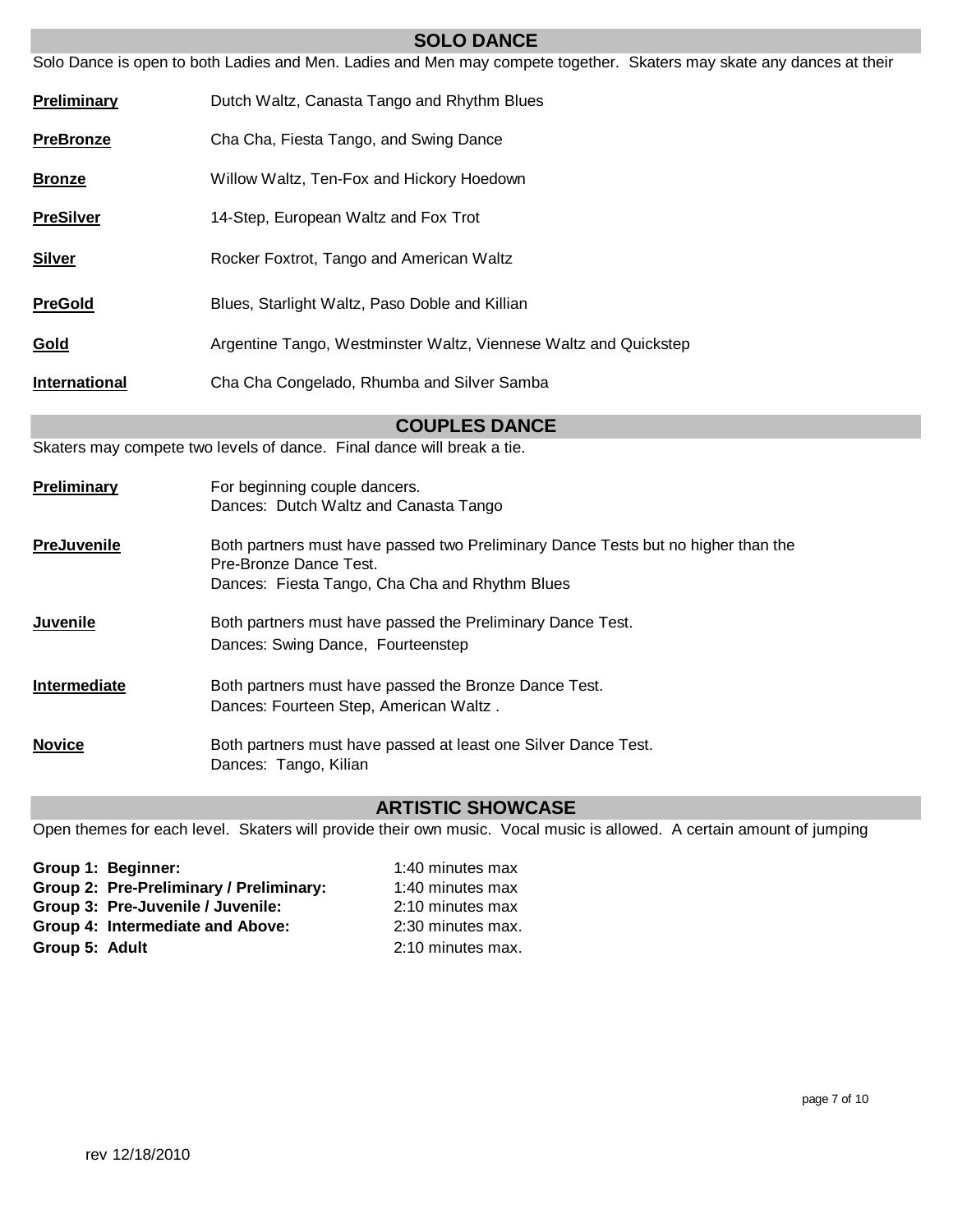#### *ARTISTIC SHOWCASE (cont'd)*

Skaters placing fourth and higher in preliminary and higher artistic/showcase solo events, including adult events, may Please contact Melissa Bowman (patinage\_tx@verizon.net), Vice Chair for National Showcase for further information. including adult events, may be qualified to enter the next U.S. Figure skating National Showcase, Please contact Meliss

#### **ADULT FREE SKATING**

Skaters must be a minimum of 21 years of age.

| <b>Adult PreBronze</b>                             | Maximum 1 minute 40 seconds. Open to skaters who have passed the Adult Pre-Bronze<br>Free Skating Test and no higher. No Lutzs, Axels or double jumps allowed. See 3806                                                                           |
|----------------------------------------------------|---------------------------------------------------------------------------------------------------------------------------------------------------------------------------------------------------------------------------------------------------|
| <b>Adult Bronze</b>                                | Maximum 1 minute 50 seconds. Open to skaters who have passed the Adult Bronze<br>Free Skating Test and no higher or the Preliminary Free Skating Test and no higher.<br>No axel or double jumps allowed. Max: 2 spins & 4 jump elements. See 3801 |
| <b>Adult Silver</b>                                | Maximum 2 minutes 10 seconds. Open to skaters who have passed Adult Silver Free<br>Skating Test and no higher or the Juvenile Free Skating Test and no higher.<br>No double jumps allowed. Max 3 spins & 5 jump elements. See 3791                |
| <b>Adult Gold - IJS</b>                            | Maximum 2 minutes 40 seconds. Open to skaters who have passed the Adult Gold Free Skating<br>Test or the Intermediate Free Skating Test and no higher. Max 3 spins & 6 jump elements. See 3781                                                    |
| <b>Championship Masters</b><br>Junior-Senior - IJS | Maximum 3 minutes 40 seconds. Open to skaters who have passed the Novice<br>Free Skating Test or higher. Max: 4 spins & 7 jump elements. See 3741                                                                                                 |
|                                                    | <b>PAIR FREE SKATING</b>                                                                                                                                                                                                                          |
|                                                    | Balanced program requirements are defined under each level description of the current rulebook. See 4000-4100                                                                                                                                     |
| <b>PreJuvenile</b>                                 | 2:00 minutes +/- 10 seconds.<br>Must have passed US Figure Skating Pre-Juv Pair Test and no higher.                                                                                                                                               |
| <b>Juvenile</b>                                    | 2 1/2 minutes +/- 10 seconds.<br>Must have passed US Figure Skating Juvenile Pair Test and no higher.                                                                                                                                             |
| Intermediate                                       | 3 minutes +/- 10 seconds.<br>Must have passed US Figure Skating Intermediate Pair Test and no higher.                                                                                                                                             |
| <b>Novice</b>                                      | 3 1/2 minutes +/- 10 seconds.<br>Must have passed US Figure Skating Novice Pair Test and no higher.                                                                                                                                               |
| <u>Junior</u>                                      | 4 minutes +/- 10 seconds.<br>Must have passed US Figure Skating Junior Pair Test and no higher.                                                                                                                                                   |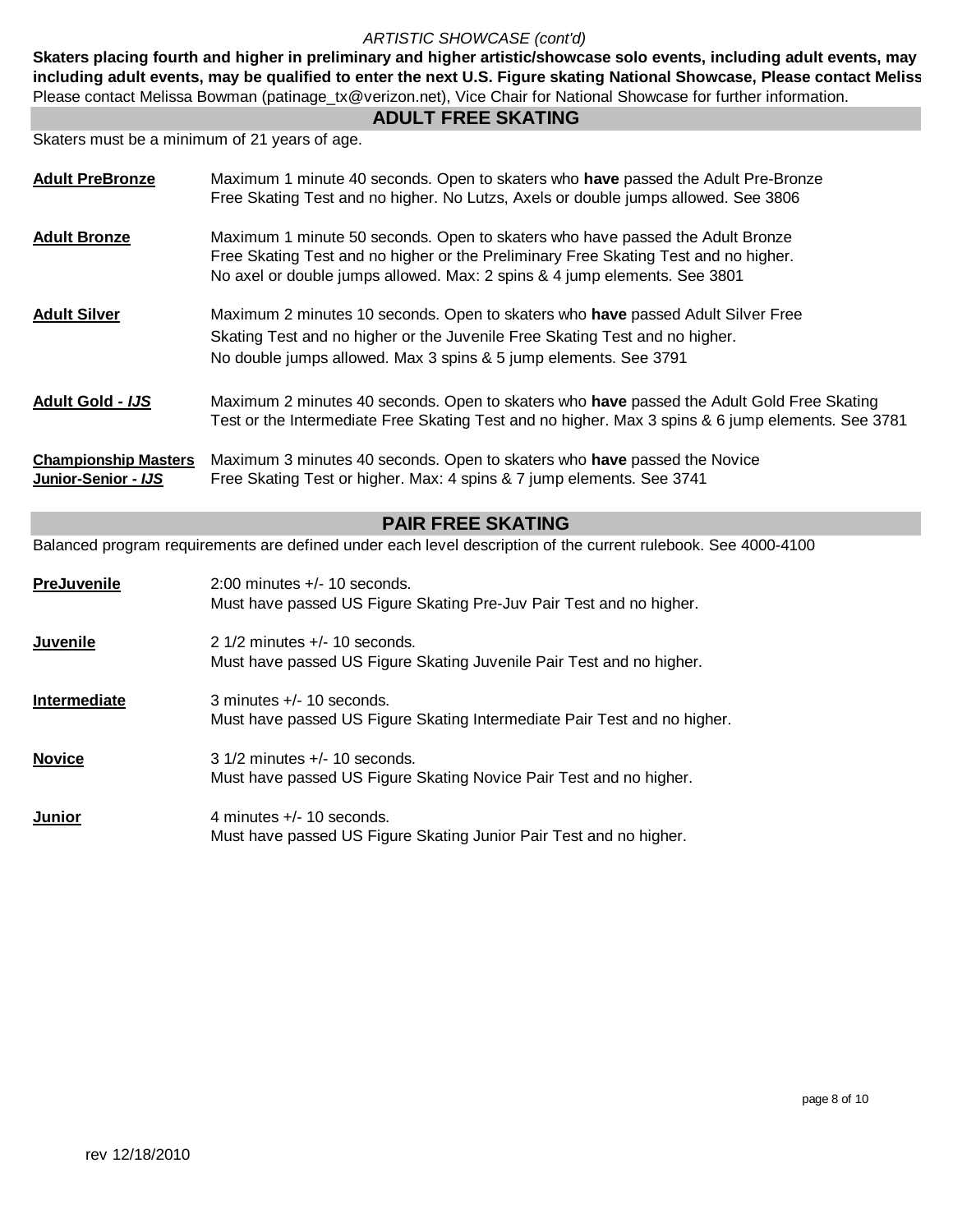

# Sanctioned by **Test Track 2010-11 (effective September 1, 2010)**



Skaters may enter EITHER the new test track free skate program or the well-balanced track free skate program but **NOT** both during the same nonqualifying competition. Competitors will skate to music of their choice, vocal music permitted. The 6.0 judging system will be used for all Test Track events.

- Deductions WILL be made for skaters including technical elements not permitted in the event description.
- · 0.1 from EACH mark for each technical element included that is not permitted in the event description.
- 0.2 from the technical mark for each extra or lacking element.
- · 0.1 for any spin with less than required revolutions.

| <b>LEVEL</b>                                   | <b>Jumps</b>                                                                                                                                                                                                                                         | <b>Spins</b>                                                                                                                                                                                                                                 | <b>Steps</b>                                                                       | <b>QUALIFICATIONS</b>                                                                                                                                                                 |
|------------------------------------------------|------------------------------------------------------------------------------------------------------------------------------------------------------------------------------------------------------------------------------------------------------|----------------------------------------------------------------------------------------------------------------------------------------------------------------------------------------------------------------------------------------------|------------------------------------------------------------------------------------|---------------------------------------------------------------------------------------------------------------------------------------------------------------------------------------|
| <b>Limited Beginner</b><br>Time: $1:30 + -10$  | Jumps with not more than<br>one-half rotation (front to<br>back or back to front).<br>Jump sequences are<br>allowed. Maximum 5<br>jump elements.                                                                                                     | Two upright spins, no<br>change of foot<br>(Min 3 revolutions)                                                                                                                                                                               | Connecting moves and<br>steps should be<br>demonstrated throughout<br>the program. | Skaters may not have<br>passed tests higher than<br>U.S. Figure Skating Basic<br>Skills free skating badge                                                                            |
| <b>Beginner</b>                                | Jumps with not more than<br>one-half rotation (front to<br>back or back to front<br>including half-loop)                                                                                                                                             | Two upright spins, change Connecting moves and<br>of foot optional                                                                                                                                                                           | steps should be<br>demonstrated throughout<br>the program.                         | Skaters may not have<br>passed tests higher than<br><b>U.S. Figure Skating Basic</b><br>Skills free skating badge<br>tests                                                            |
| Time: $1:30 + -10$                             | Single rotation jumps:<br>Salchow and toe loop<br>only.<br>Jump combinations and<br>sequences are allowed.                                                                                                                                           | (Min 3 revolutions)                                                                                                                                                                                                                          |                                                                                    |                                                                                                                                                                                       |
| <b>Pre-Preliminary Test</b>                    | Jumps with not more than<br>one-half rotation (front to<br>back or back to front<br>including half-loop)<br>Single rotation jumps:<br>Salchow, toe loop and<br>loop only.<br>Jump combinations and<br>sequences with the above<br>jumps are allowed. | Two spins held in one<br>position only of a different steps should be<br>nature, no change of foot<br>(Min 3 revolutions and no<br>flying spins)                                                                                             | Connecting moves and<br>demonstrated throughout<br>the program.                    | Skaters may not have<br>passed tests higher than<br>U.S. Figure Skating pre-<br>preliminary free skate test                                                                           |
| Time: $1:30 + -10$<br>***                      | Maximum 5 jump<br>elements.                                                                                                                                                                                                                          |                                                                                                                                                                                                                                              |                                                                                    |                                                                                                                                                                                       |
| <b>Preliminary Test</b><br>Time: 1:30 +/- 10   | Jumps with not more than<br>one rotation (no Axels).<br>Jump combinations and<br>sequences are allowed.<br>Maximum 5 jump<br>elements.                                                                                                               | Two spins of a different<br>nature, combination spins<br>allowed<br>(Min 3 revolutions each<br>and no flying spins)                                                                                                                          | Connecting moves and<br>steps should be<br>demonstrated throughout                 | Skaters must have passed<br>at least the U.S. Figure<br>Skating pre-preliminary<br>free skate test but may not<br>have passed tests higher<br>than the preliminary free<br>skate test |
| <b>Pre-Juvenile Test</b><br>Time: $2:00 +/-10$ | Jumps with not more than<br>one rotation (no Axels).<br>Jump combinations and<br>sequences are allowed.<br>Maximum 5 jumping<br>elements.                                                                                                            | Three spins in any<br>position (Min 3<br>revolutions), One must be serpentine fully utilizing<br>a combination spin with<br>change of foot optional<br>(Min 3 revolutions on<br>each foot or 6 total<br>revolutions and no flying<br>spins). | One step sequence<br>straight line, circular, or<br>ice surface.                   | Skaters must have passed<br>at least the U.S. Figure<br>Skating preliminary free<br>skate test but may not<br>have passed tests higher<br>than pre-juvenile free<br>skate test        |